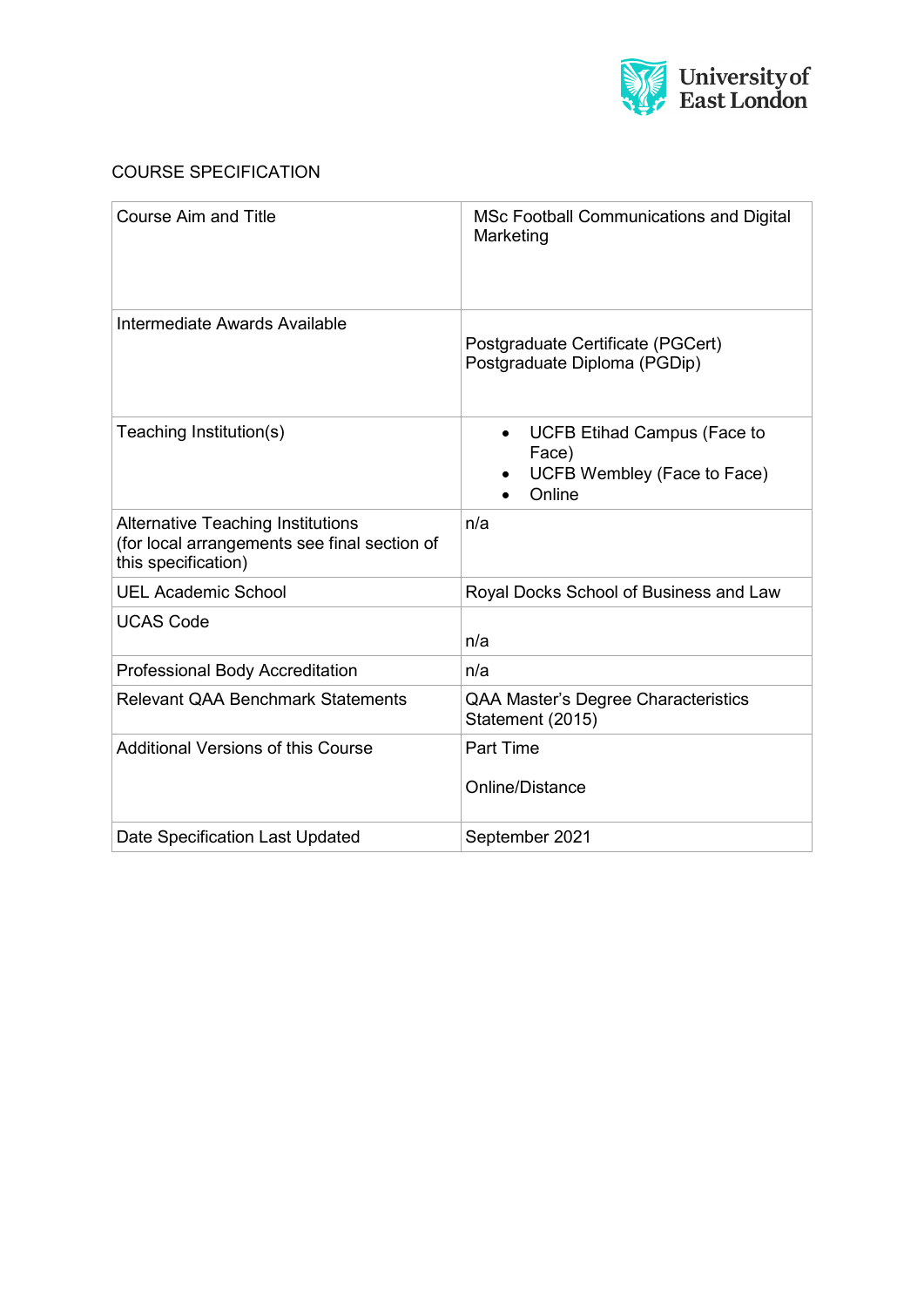

### Course Aims and Learning Outcomes

The main educational aims of the course are to:

- To unite, inspire and equip the current and future leaders of the global sports industry, with the skills knowledge and network to take the world of sport to continually new heights
- Prepare students for a career in the football communications, journalism and marketing sector
- Provide students with the extended knowledge of the football communications, journalism and marketing sector of the economy
- Enable students to develop their communication, analytical, problem-solving and creative skills, demanded for career enhancement in football communications and marketing
- Develop students' ability to reflect on contemporary approaches resulting in best practice for a dynamic football communications and marketing environment.
- Develop students' critical analysis and problem solving skills for business digital transformation
- Utilise distinctive delivery locations and professional relationships to provide students with opportunities to engage with industry throughout the programme
- Enable students to believe in bold, passionate leadership and a focus on success
- Develop students' ability to adopt a diversity of thought, recognise and apply ethical practices which shape the choices within football communications

What you will learn:

Knowledge

- Apply principles and practices of multimedia sports and football journalism
- Critique methods of consumer engagement and football fan experience
- Explore and critically review components underpinning sound reflective processes in football communications
- Evaluate means of communication and marketing in the football industry.
- Demonstrate synthesis of knowledge and skills to devise an appropriate design for applied investigations to be used in addressing topics and issues in football communications
- Articulate high levels of expertise in selecting methodologies and in conducting an applied project that addresses football industry communications complexities and issues.

Thinking skills

- Engage in critical thinking, analysis, synthesis and decision making to solve problems
- Apply theories in new communication contexts
- Demonstrate how to apply tactical and strategic skills to complex football communications problems
- Apply cognitive skills of critical reasoning, interpretation and debate with regards to published literature and research

Subject-Based Practical skills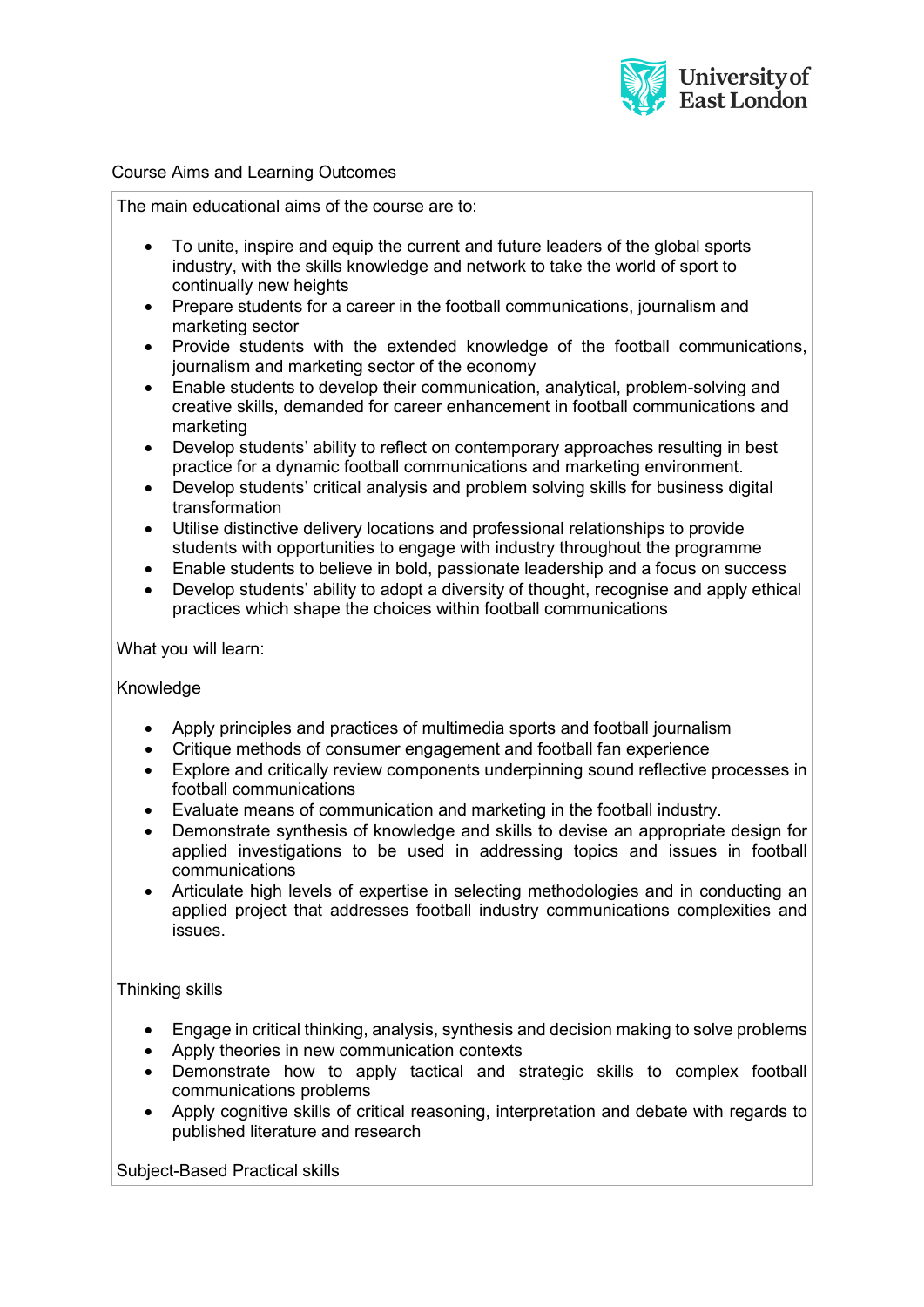

- Take the lead in sessions which demonstrate skills and techniques in communication, journalism and marketing
- Communicate effectively both in writing and electronically as well as showing listening skills, the ability to present and negotiate with team members.
- Evaluate topics and issues within a football communications context to make meaningful recommendations for the sector
- Engage with industry technologies for creating, analysing and improving an organisation's digital marketing strategy
- Critically evaluate the potential of emerging digital technologies for use in a marketing context
- Create and design fan engagement strategies in relation to fan typologies.

Skills for life and work (general skills)

- Communicate information clearly and coherently in a range of forms relevant to intended audiences
- Work harmoniously and productively with others to achieve shared outcomes
- Manage time effectively in order to meet deadlines and achieve performance targets.
- Identify and critically evaluate areas for personal and professional development to improve effectiveness relative to personal contexts and roles
- Demonstrate a range of leadership and communication skills in a football communications context
- Demonstrate effective feedback and communication, underpinned by evidencebased approaches
- Communicate and analyse personal reflective processes and skills
- Demonstrate an ability to effectively plan, design, monitor and present an applied investigation

### Learning and Teaching

This course is delivered at professional sporting venues reflective of professional environments in which students aspire to work

A diverse range of learning and teaching approaches are used, as appropriate to each module. Across the programme, students benefit from regular contact through a mixture of lectures, seminars, tutorials, demonstrations, practical sessions, workshops and through project supervision sessions.

In addition to timetabled classes for each module, students will also be invited to attend a weekly personal tutorial session. Some of these tutorial meetings will be conducted in a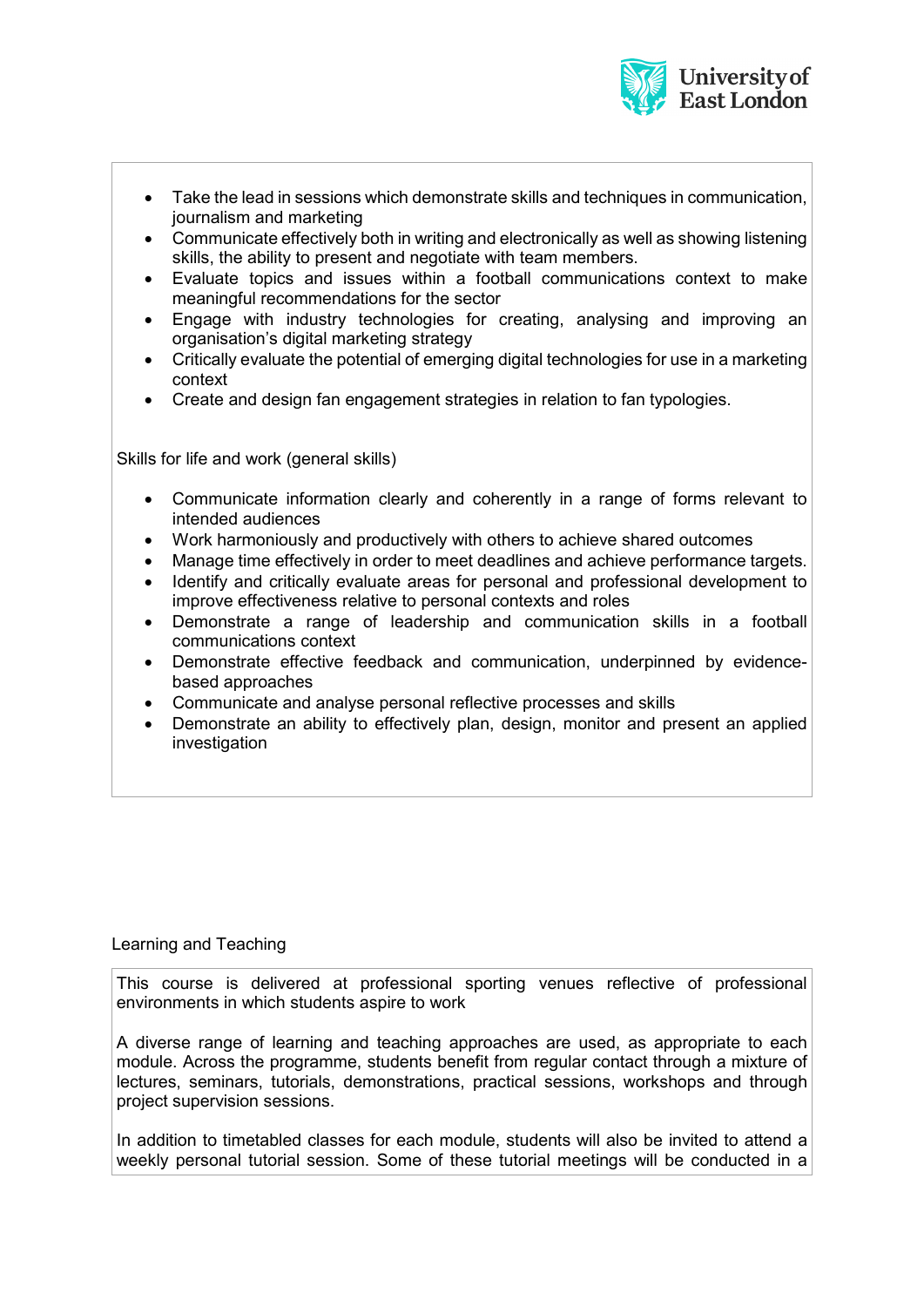

group, with others conducted one-to-one with a tutor. The course has a named course leader, who serves as a key point of contact for students.

Proactive use of the VLE and mobile technologies engages students with the broader knowledge base upon which the course is built. Integration of theory and practice is consistently emphasised to support authentic learning, wherever possible utilising problembased approaches, live case studies, client challenges and practical sessions.

The course will encourage students to find and undertake work experience in sports clubs in communications roles. These opportunities will be found by the student but supported by UCFB/GIS. Students will be able to use some of this experience to inform assignments in designated modules. However, where students have not undertaken work experience, there will be an alternative to undertake an equivalent experience with fellow students at GIS. There is no formal work-based placement, however students will get support in identifying and applying for suitable opportunities. Where students are currently employed within the football/sports sector, then this experience can also be used to inform assessments.

Knowledge is gained through a combination of lectures, seminars, practical sessions, workshops and guided reading, and where required, possibly supplemented by guest speakers and field visits. There is a need to apply concepts or frameworks to contextual situations.

Thinking skills are enhanced through a range of interactive activities such as assigned readings tasks, forums, (in personal and course contexts), group work, presentations, live debates, critical reflection and applying concepts to solve problems or evaluate scenarios. This will be supported via individual and groups tasks and online forums.

Subject-based practical skills are acquired through assessments, reflection upon the practical aspects of leadership, mentoring, observation, evaluation of qualitative and quantitative data and critical reflection whilst using justified reflective cycles.

Skills for life and work are developed using in-session group and individual scenario exercises, written assignments, and oral presentations.

### **For students on Campus:**

The teaching and learning strategy is designed to be interactive and participative. To make the most of the module, all students are expected to prepare for, and engage with, the full range of learning opportunities and resources provided. Lectures are tutor-led and used to guide students through the key concepts. Seminars and workshops provide the opportunity to explore ideas in more depth and to apply ideas to real life situations through case studies and other activities by means of collaborative learning and discussion.

Progression through the module will also involve guided and independent study by the individual. This will take various forms including, but not restricted to, reading, case-study analysis and reflection. Self-study in areas of special interest to the student will be encouraged.

The assessment strategies aim to enhance student engagement through involvement in informal formative assessments in a seminar/workshop setting, building progressively to summative assessments. Informal feedback on these formative assessments will be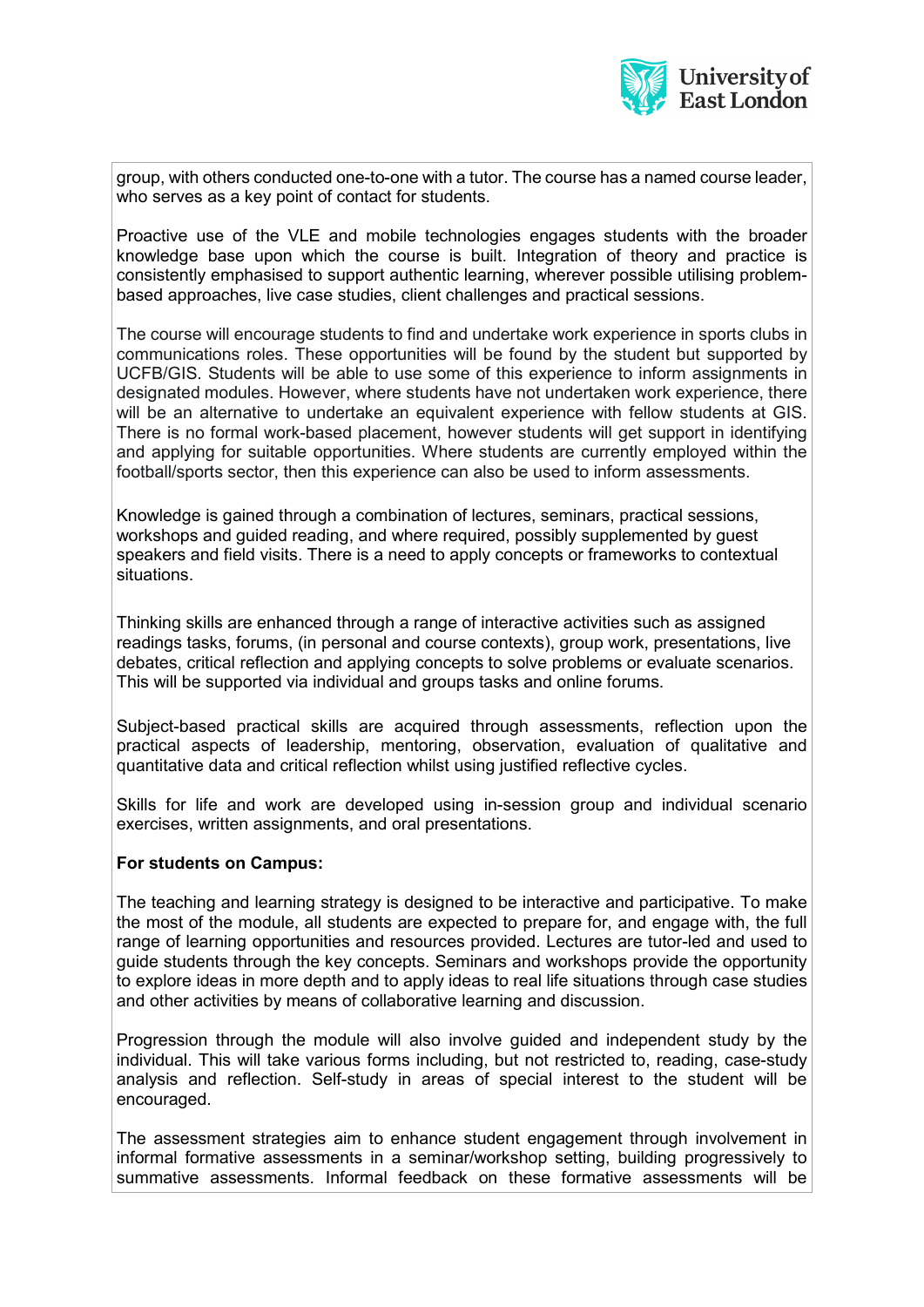

provided to students within the seminars and workshops. Formal written and recorded feedback on the summative assessments will be provided. Given the nature of this course, students will be expected to produce content that can be used in marketing communications.

## **For Online Students:**

Students will receive materials via the online UCFB learning platform, where they work through structured lessons with information provided in each session based on the core module content, to introduce key information and concepts. In some cases, this replaces the traditional format of a lecture and seminar. Concepts and ideas are then tested via case studies, reflective practice and online forums.

Learning will predominantly occur through online content; however, each module will have several live sessions that will be focused on the clarification and expansion of key concepts. These sessions play a key role in providing a platform, fostering a community of learning between tutor and students.

Clear links will be made between online learning activities and discussion activities and formative support of the students' assessed work (feed forward) and detailed feedback on work that has been completed will be provided via virtual meetings between the student and tutor. Further formative assessment opportunities will be provided during face-to-face sessions and via online discussion activities in which students will be encouraged to share thoughts with each other and with the tutor.

Also, the student is expected to undertake independent study to enable them to achieve the learning outcomes by completing core and recommended readings, take-home tasks, and relevant research and scholarly activities.

Given the nature of this course, students will be expected to produce journalistic content that could be shared with stakeholders in the football industry.

### Assessment

A range of assessment types are used across the course, as appropriate to each module. Assessment is predominantly continuous, employing items that will include academic essays, reports, presentations, portfolios and reflective writing. Applied assessment tasks are used as far as possible to enable students to link theory with practice, thereby assessing knowledge and understanding alongside subject-specific skills and key skills.

### Work or Study Placements

n/a

Course Structure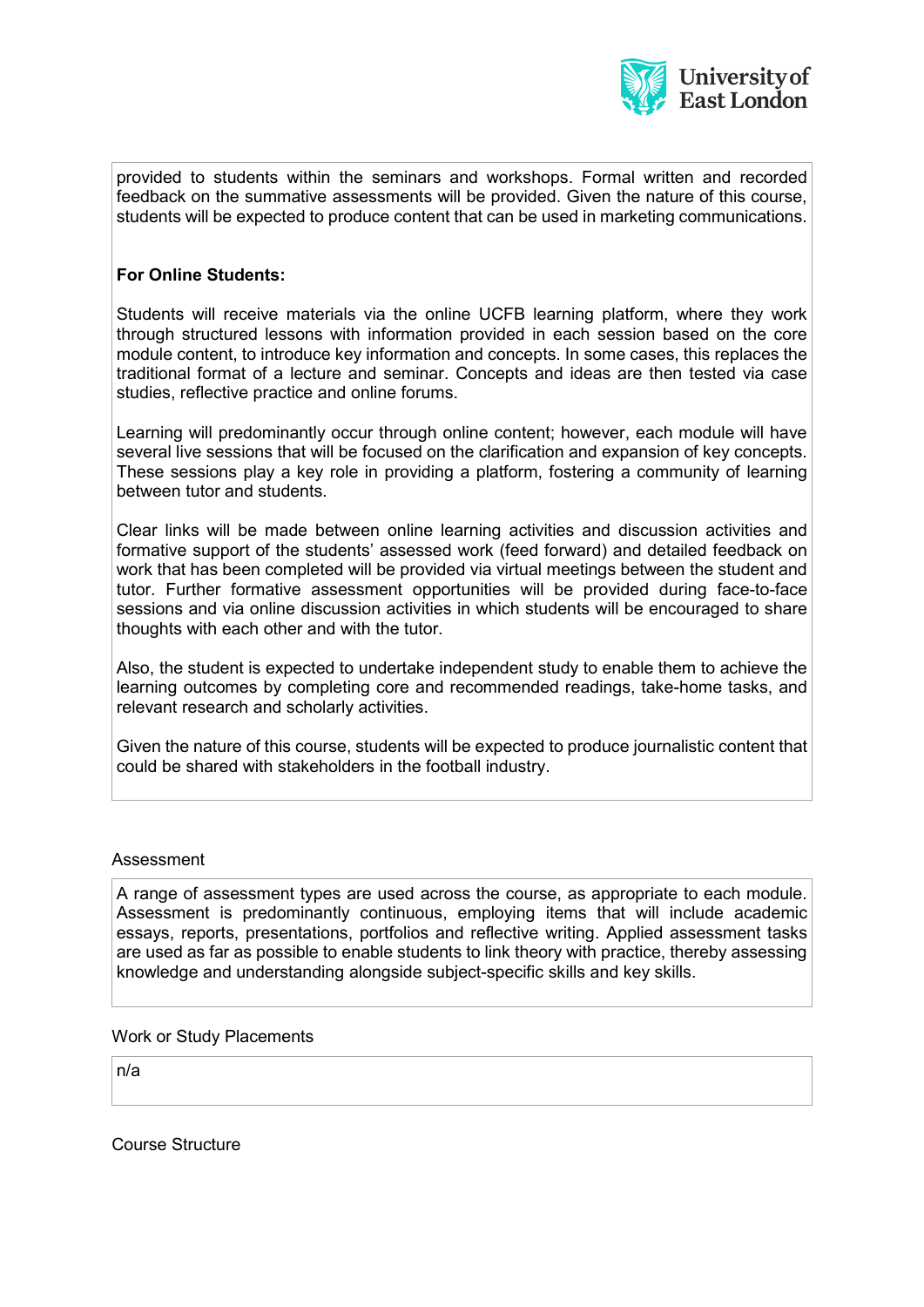

All courses are credit-rated to help you to understand the amount and level of study that is needed.

One credit is equal to 10 hours of directed study time (this includes everything you do e.g. lecture, seminar and private study).

Credits are assigned to one of 5 levels:

- 3 Equivalent in standard to GCE 'A' level and is intended to prepare students for year one of an undergraduate degree course.
- 4 Equivalent in standard to the first year of a full-time undergraduate degree course.
- 5 Equivalent in standard to the second year of a full-time undergraduate degree course.
- 6 Equivalent in standard to the third year of a full-time undergraduate degree course.
- 7 Equivalent in standard to a Master's degree.

Courses are made up of modules that are each credit weighted.

The module structure of this course:

| Level          | <b>UEL</b><br><b>Module</b><br>Code | <b>Module Title</b>                                | <b>Credit</b><br>Weighting | <b>Core/Option</b> | <b>Available</b><br>by<br><b>Distance</b><br>Learning?<br>Y/N |
|----------------|-------------------------------------|----------------------------------------------------|----------------------------|--------------------|---------------------------------------------------------------|
| $\overline{7}$ | <b>UD7006</b>                       | <b>Football Fan</b><br>Engagement                  | 30                         | Core               | Y                                                             |
| $\overline{7}$ | <b>UD7004</b>                       | Digital<br>Marketing for<br>Football               | 30                         | Core               | Y                                                             |
| $\overline{7}$ | <b>UN7000</b>                       | Multimedia<br>Football<br>Journalism               | 30                         | Core               | Y                                                             |
| $\overline{7}$ | <b>UD7010</b>                       | <b>Global Sports</b><br>Leadership                 | 15                         | Core               | Y                                                             |
| $\overline{7}$ | <b>UD7000</b>                       | Applied<br>Professional<br>Project                 | 45                         | Core               | Y                                                             |
| $\overline{7}$ | <b>UD7009</b>                       | <b>Global Sports</b><br>Consulting and<br>Analysis | 30                         | Optional           | Y                                                             |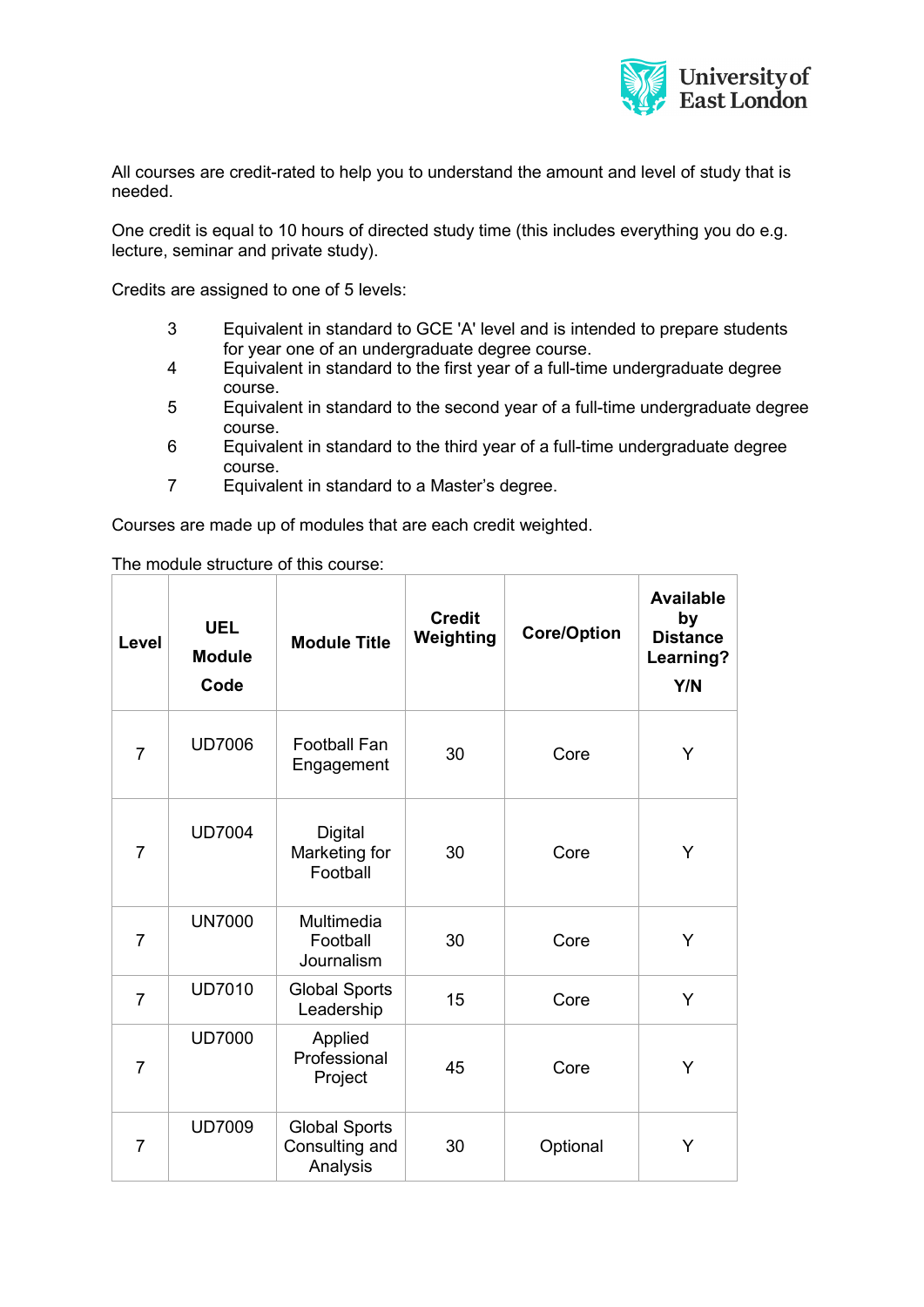

| <b>UD7003</b> | Customer<br>Relationship<br>Management<br>(CRM) and<br>Analytics in<br>Sport | 30 | Optional |  |
|---------------|------------------------------------------------------------------------------|----|----------|--|

*Please note: Optional modules might not run every year, the course team will decide on an annual basis which options will be running, based on student demand and academic factors, in order to create the best learning experience.*

Additional detail about the course module structure:

n/a

A core module for a course is a module which a student must have passed (i.e. been awarded credit) in order to achieve the relevant named award. An optional module for a course is a module selected from a range of modules available on the course.

The overall credit-rating of this course is 180 credits. If for some reason you are unable to achieve this credit you may be entitled to an intermediate award, the level of the award will depend on the amount of credit you have accumulated. You can read the University Student Policies and Regulations on the UEL website.

### Course Specific Regulations

n/a

Typical Duration

The expected duration of this course is 1 year full-time or 2 years' part time.

### Further Information

More information about this course is available from:

- The UCFB web site (www.ucfb.ac.uk)
- The course handbook
- Course Leader
- Module Leader

All UEL courses are subject to thorough course approval procedures before we allow them to commence. We also constantly monitor, review and enhance our courses by listening to student and employer views and the views of external examiners and advisors.

Additional costs:

Accommodation and travel (face to face courses) – You are required to attend face to face classes as part of the course. You are responsible for arranging their own